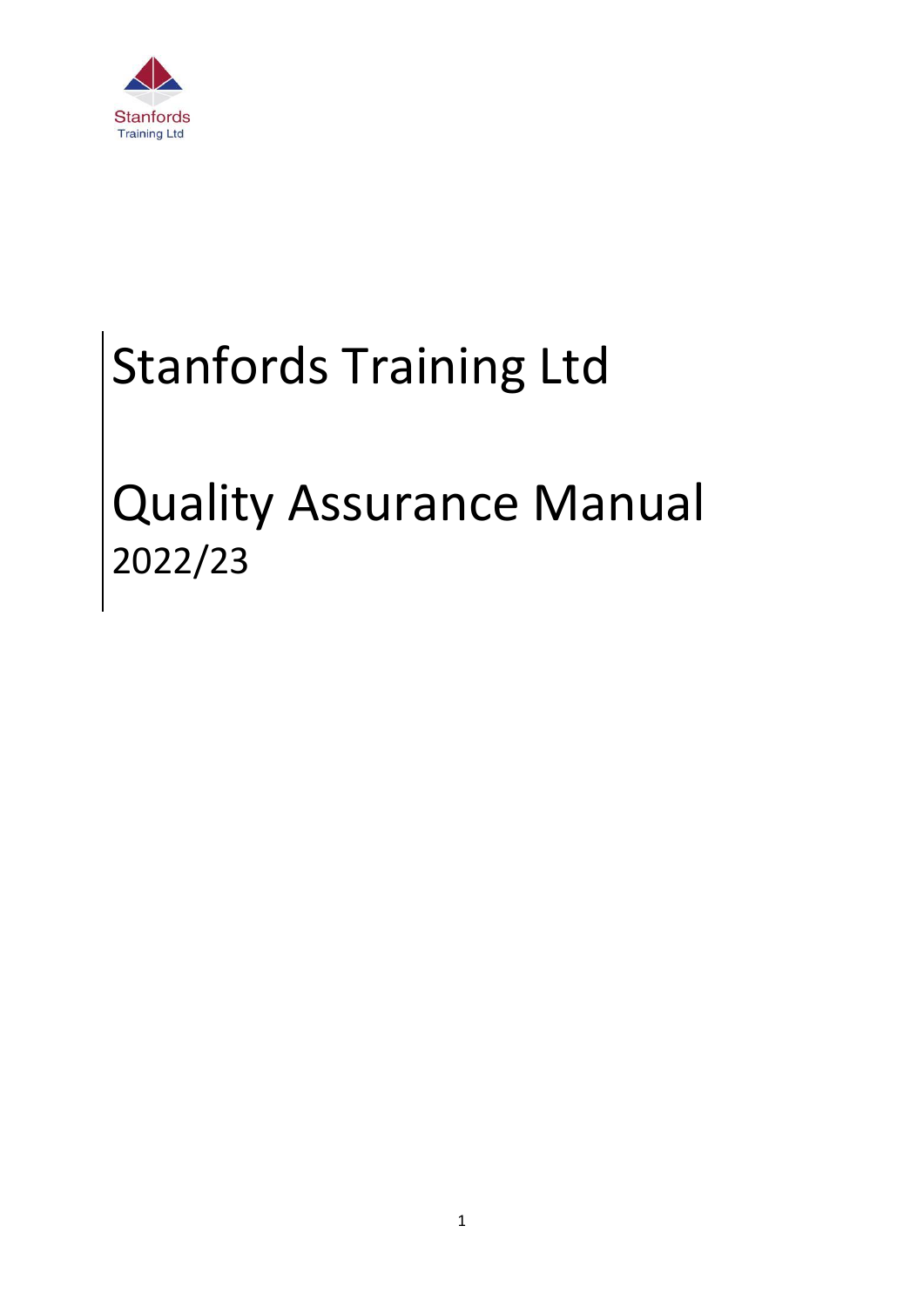

# **Contents**

| <b>Introduction: Company Mission Statement</b>                | page 3      |
|---------------------------------------------------------------|-------------|
| <b>Quality Assurance Policy</b>                               | page 4      |
| <b>Quality Objectives</b>                                     |             |
| Learning and Learners                                         | page 5      |
| Assessment, Teaching and Delivery                             | page 6      |
| Management and Human Resources                                | page 7      |
| <b>Organisation Chart</b>                                     | page 8      |
| Procedures for Design and Approval of New Academic Programmes | page 9 - 10 |
| Procedures for the Coursework Assessment                      | page 11     |
| Examinations                                                  | page 12     |
| Format for course modules                                     | page 13     |
| Staff Selection, Appointment, and Development and Appraisal   | page 14     |
| Procedure for hiring occasional lecturing staff               | page 15     |
| <b>Evaluation of Company services</b>                         | page 16     |
| <b>Evaluation of Administrative Services</b>                  | page 17     |
| <b>Course Fees</b>                                            | page 18     |
| Communication within the Company                              | page 19     |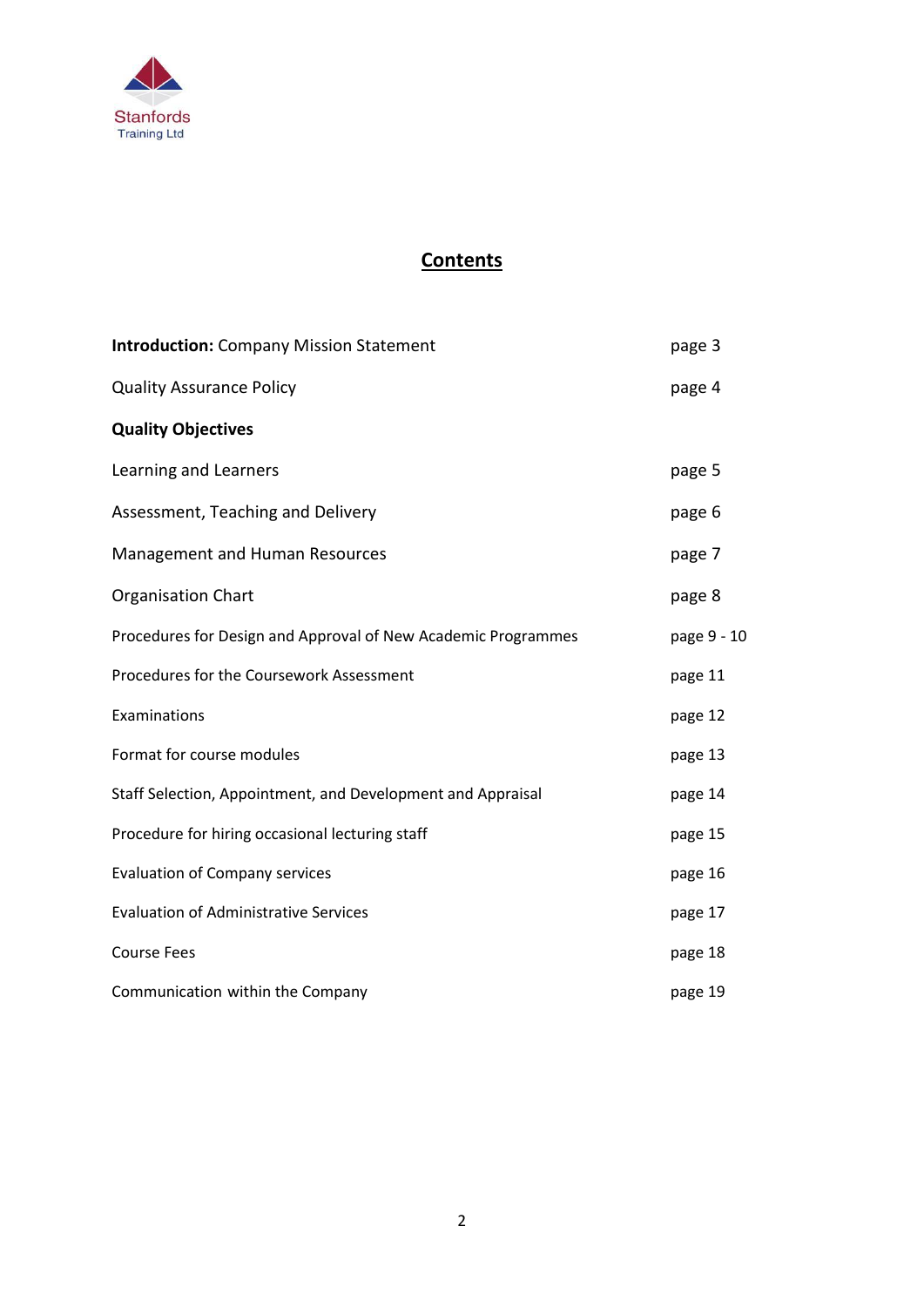

#### **Mission Statement**

"Stanfords Training strives to promote and create opportunities for our students to develop personally and professionally in a supportive environment. We are dedicated to delivering a quality service and to achieving the highest standard of teacher education possible. We are committed to the provision of higher and professional education to the utmost level".

# **The company seeks to fulfil this mission by:**

- Providing full time and part time high quality education comprised of nationally validated apprenticeship programmes.
- Providing continuing education programmes of education and training in a flexible and friendly learning environment to suit a diverse range of learners.
- Providing continuing professional development for staff and teachers.
- Providing a strong support network and pastoral care for learners.
- Having a strong academic and compliance team.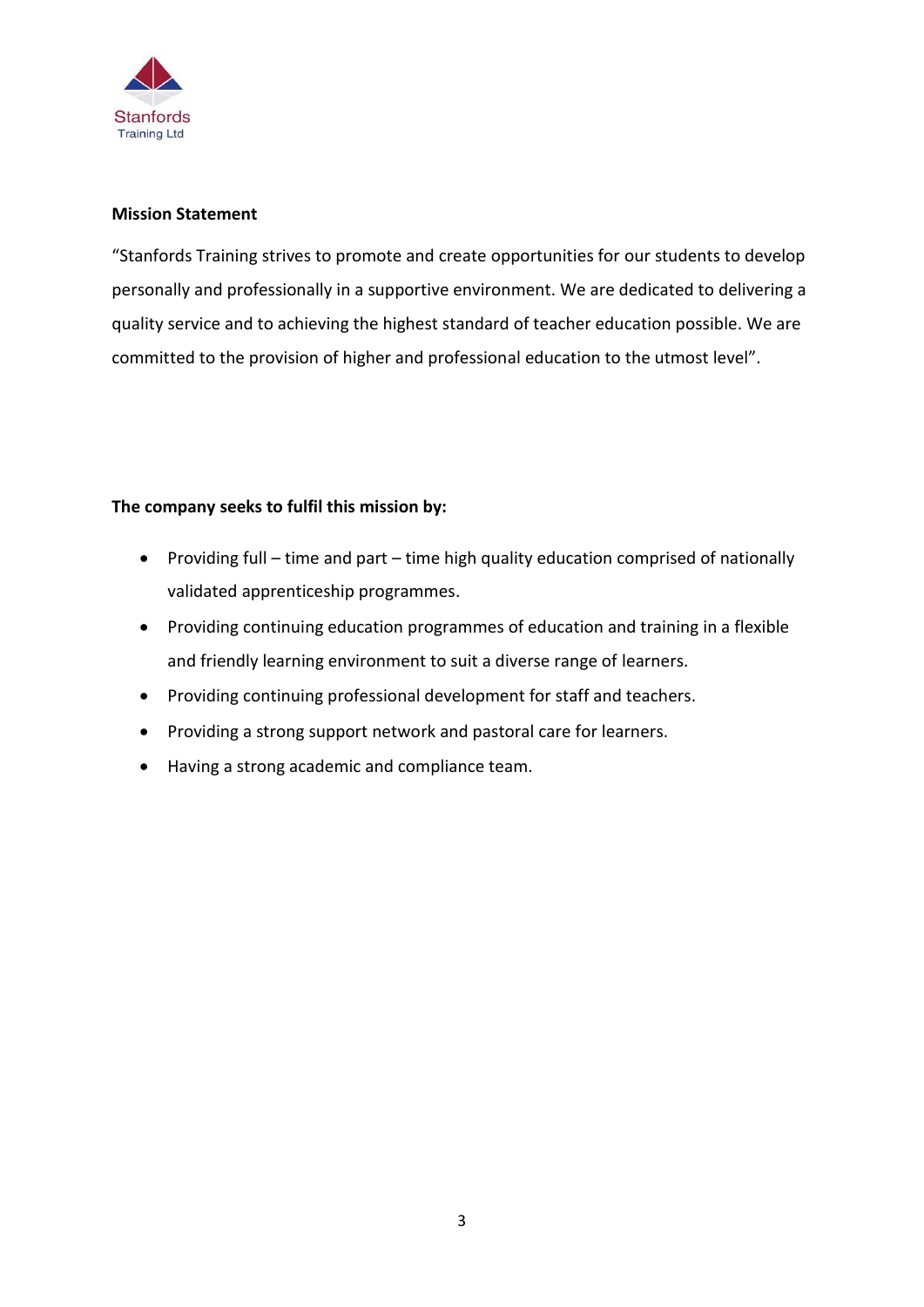

# **Quality Assurance Policy**

Stanfords Training is committed to providing education of the highest quality possible.

To ensure that the Company fulfils this goal to the best of its ability, the organisation is committed to regular assessment of the quality of its programmes, policies, procedures, services and facilities by both self-evaluation and external review.

The Head of Quality Assurance has overall responsibility to implement, monitor and maintain quality assurance procedures and will establish a standing quality assurance subcommittee made up of the Academic Director, the Quality Manager, Compliance manager, Lead IQA, Lead Assessor/job coach, learner rep who will play a part in managing this responsibility.

The Company's Quality Assurance Policies and Procedures have a coherent framework which the Company can follow to strive for continued brilliance.

The Company's aim is to assure learners and staff of the provision and maintenance of the highest standards of education in line with recognised best practice.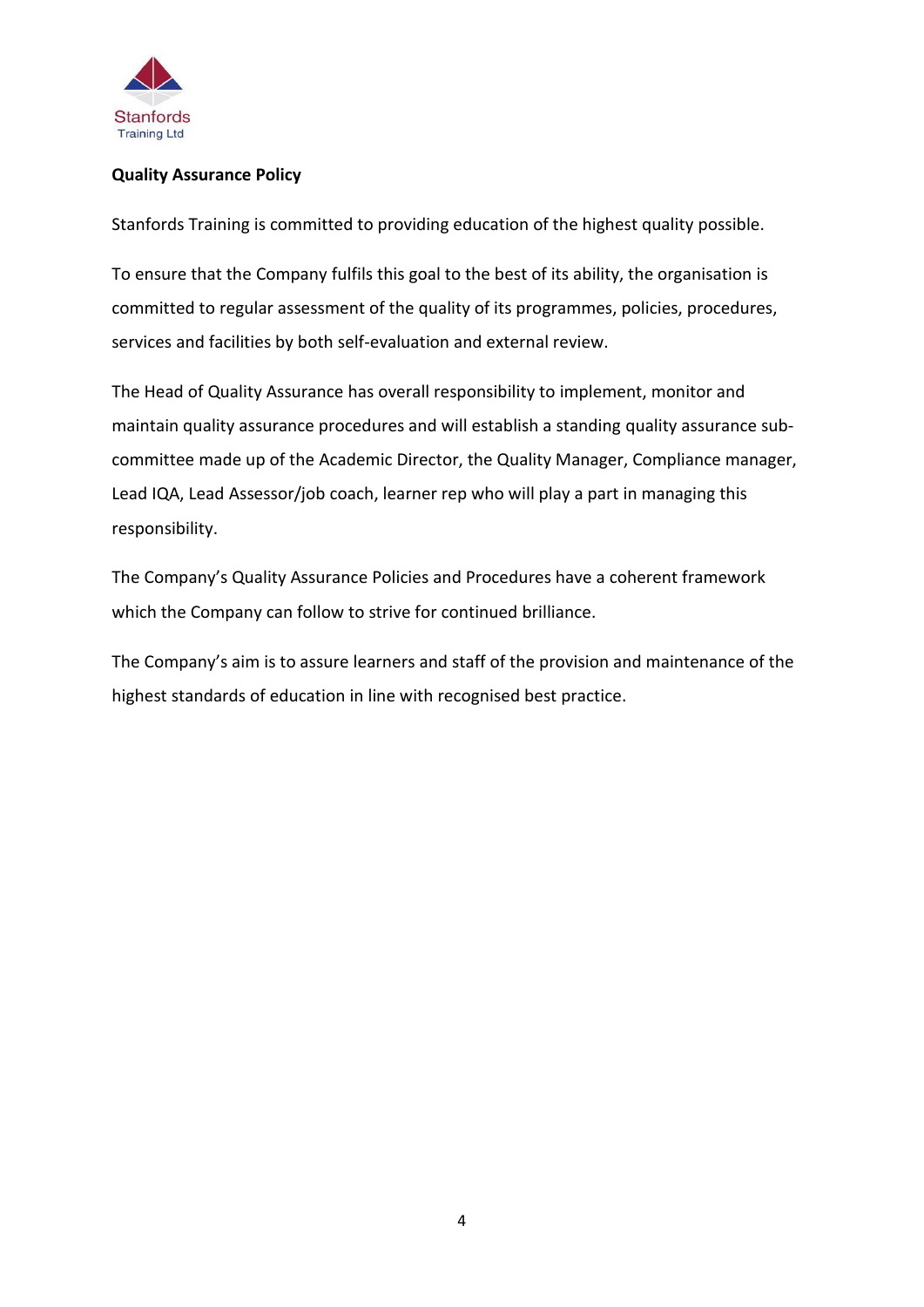



The Stanfords Training Limited (STL) quality cycle is a continuous review of quality at the company. The Stanfords Training Quality Committee will review on a quarterly basis the following quality area:

• The Quality of the Learning Environment – This includes a management review of health and safety procedures, first aid procedures, company facilities for welfare of students, safety of learners, spiritual needs of learners, fabric of the company building, learning resources and equipment takes place

• The Quality of Academic Standards – This includes management reviews of the academic framework, the code of practice and subject benchmarks.

• The Quality of the Learner Experience – includes a management review of the learner quality questionnaires (a report) feedback from the learner representative, quality of the lectures and teaching approaches, quality of learning resources, suggestions for improvement of quality from the learners via the learner representatives Internal Inspection/review week.

The Quality of Teaching - teaching approaches, learners learning styles, the tutor peer review system, assessment of student's work, learners academic progress and staff development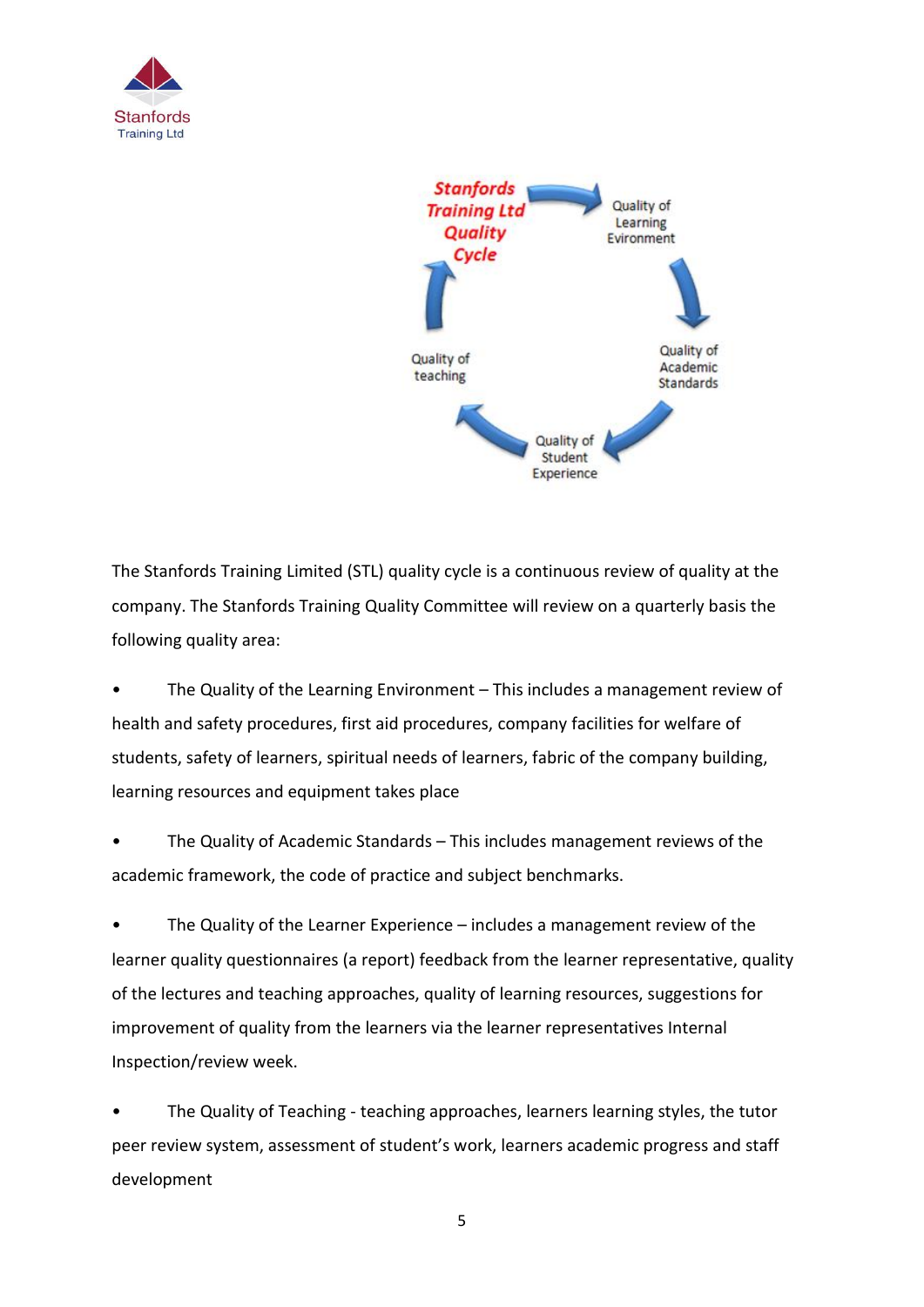

Learners are also given a questionnaire to give the learner voice, and findings from the Prime Contractor reports provide valuable feedback, independently of STL to support the Self Assessment Report (SAR).

Feedback is also taken from other sources, such as External Verification (EV) Reports (AAT, Edexcel & NCFE). Most feedback has been very positive and reflected in the SAR, any constructive criticism or evaluation has been reviewed and would be reflected in the SAR or dealt with immediately by the management team.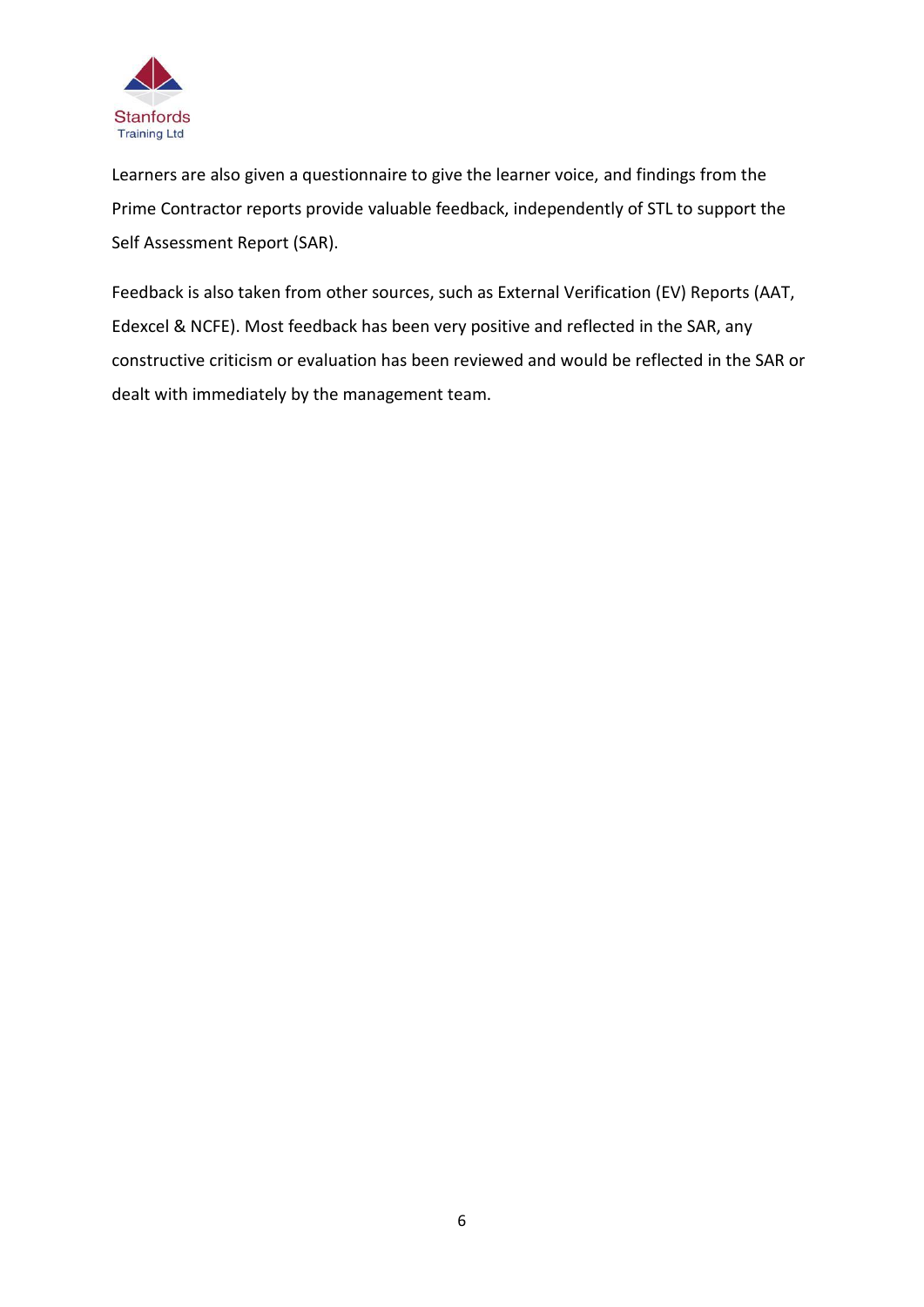

#### **Learning and Teaching Transparency**

STL will ensure that relevant information is accessible to all staff. A culture of openness and transparency is to be followed and therefore all relevant programme information, e.g. schedules and assessment requirements will be made available in hardcopy and electronic format for all.

#### **Learner Numbers**

STL aims to continue to attract a suitably qualified learners to all of its programmes, whilst still following our Company ethos. We will also retain class numbers at a level whereby the Company can continue to provide individual attention and a friendly learning environment.

Admission levels will be measured against specific set targets as outlined by the apprenticeship manager.

#### **Learner Participation**

Learner representatives in each class will play an important role in the Company's quality assurance. STL will strive to develop systematic methods for gathering learner feedback on education programmes and support services to ensure constant improvement. Fair methods for processing complaints and appeals and a commitment to speedily and adequately address perceived issues are fundamentals in ensuring our learners' rights.

#### **Learning**

STL will endeavour to create an environment in which learners can take responsibility for their own learning. Therefore, all relevant course information will be accessible and all library and IT facilities readily available. STL encourages the use of group and project work; study areas will be provided to enable this.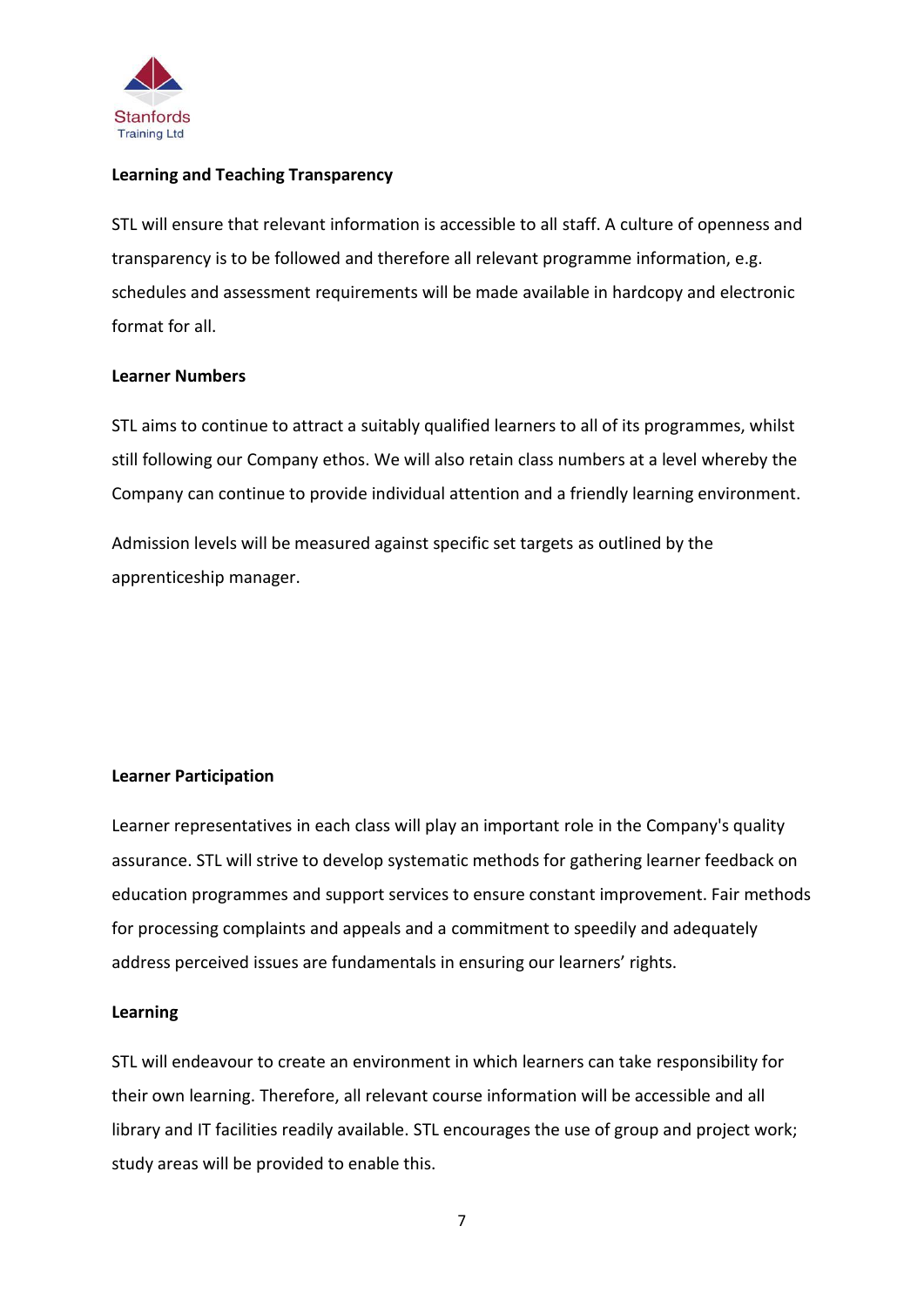

#### **Learner Support**

STL will always maintain and improve the academic and support services available to learners. The Company is committed to providing a stimulating learning experience in a supportive environment and therefore must strive to have the best support system for the learners in place.

#### **Assessment**

Fair and consistent assessment practices that satisfy external standards are a fundamental quality objective. STL is determined to have an examination and assessment system which is fair and effective in measuring the extent to which learners achieve the learning outcomes. To protect the integrity of the grades, sufficient information on assessment requirements and all component elements of final grades must be readily available to the learners. Such information is provided in the Student Handbook.

#### **Teaching**

STL is committed to supporting innovative teaching methods by recognising and circulating best teaching practice. Academic support of the learner begins with the teaching method. The provision of the necessary resources for effective teaching and learning must then be in place to give academic support to learners of varied abilities and backgrounds. Regular feedback regarding the learner's progress forms a necessary framework to quality programme delivery.

#### **Programmes**

STL endeavours to offer a suite of relevant programmes of approved content and standard together with a systematic process for the monitoring, evaluation and continuous enhancement of these programmes. This is aimed at building quality criteria into new programmes and continuously monitoring existing programmes with a yearly review.

8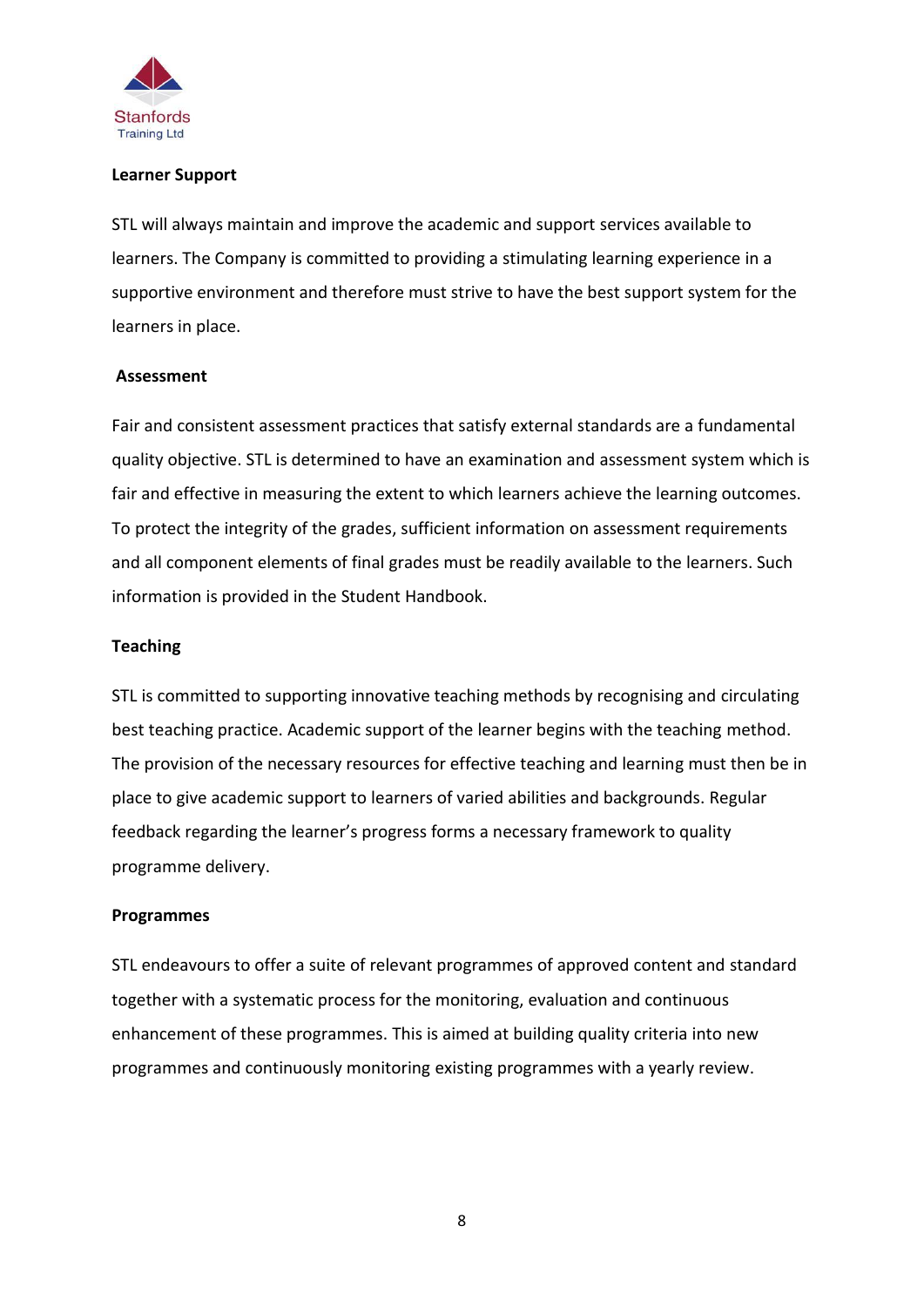

#### **Management**

STL's Quality Assurance Manual will be the origin for procedures facilitating an efficient approach to demonstrate and improve quality. It is important that the systems put in place to manage quality grow with the company. The systems established must also lay out clear lines of authority showing where responsibility for quality lies.

The academic and quality assurance team is in charge with the implementation, monitoring and maintenance of quality assurance procedures within STL. The management team also has a particular responsibility to develop and maintain a quality culture.

#### **Verifiable Data**

STL will generate and collate all necessary data in order to monitor critical quality indicators e.g. entry points, continuous assessment results, examination results, completion rates, learner feedback, external examiners' reports, programme board minutes, attendance registers, external periodic reviews and learner destination data. Data will be considered primarily by the Quality Committee, planned interventions recorded and carried out and the effectiveness of these interventions evaluated.

#### **Human Resources**

Every effort will be made to recruit and retain the staff required to ensure the delivery of a quality education service. STL is committed to having a qualified, committed, teaching staff in sufficient numbers employing teaching and research methods geared to the requirements of programme delivery and learners' needs. In addition, STL must employ sufficient, qualified and committed staff to support the educational mission of the Company. STL will maintain a comprehensive staff development plan and facilitate the training of staff to improve the quality of education and training provided.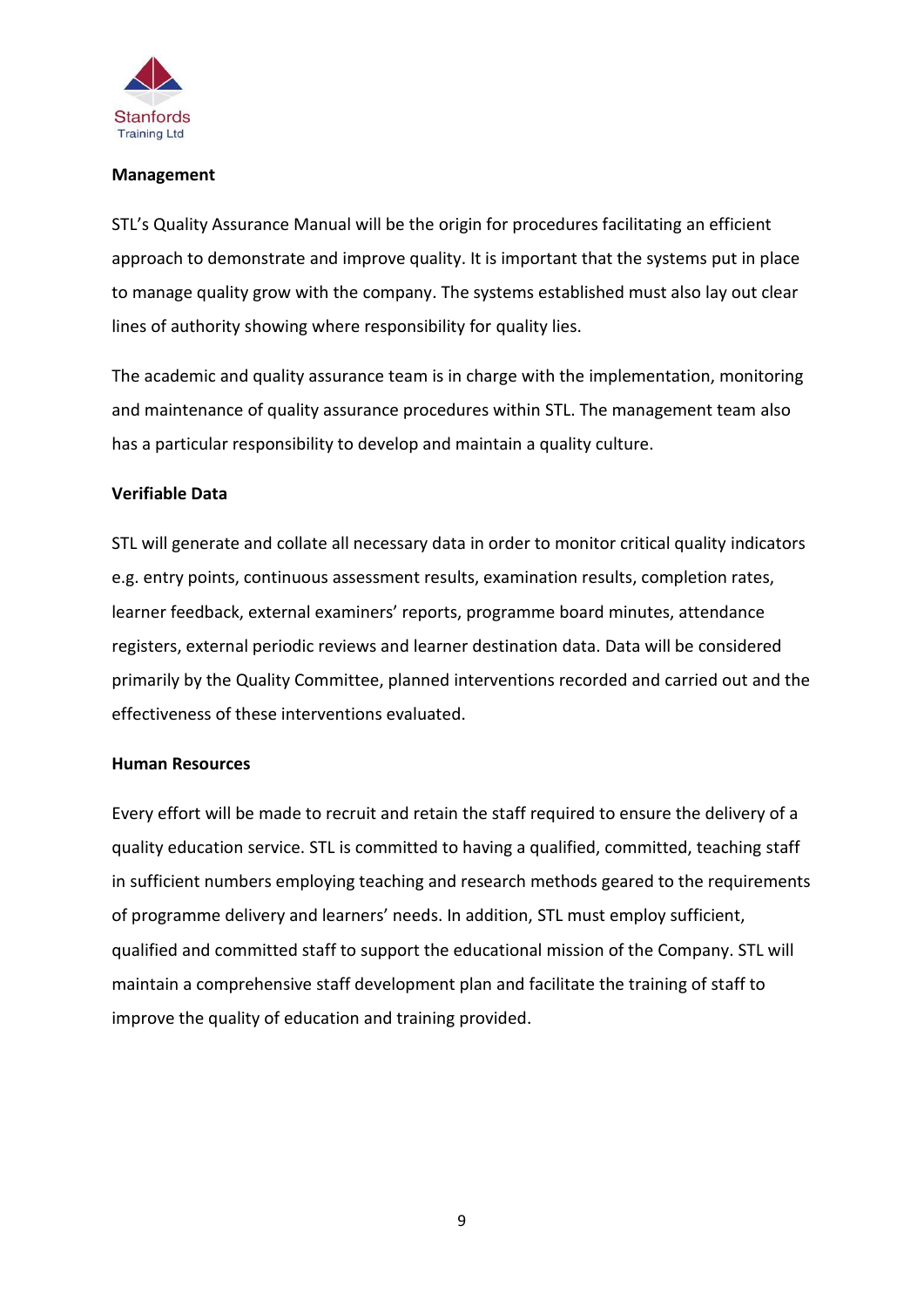

#### **Organisation Chart**

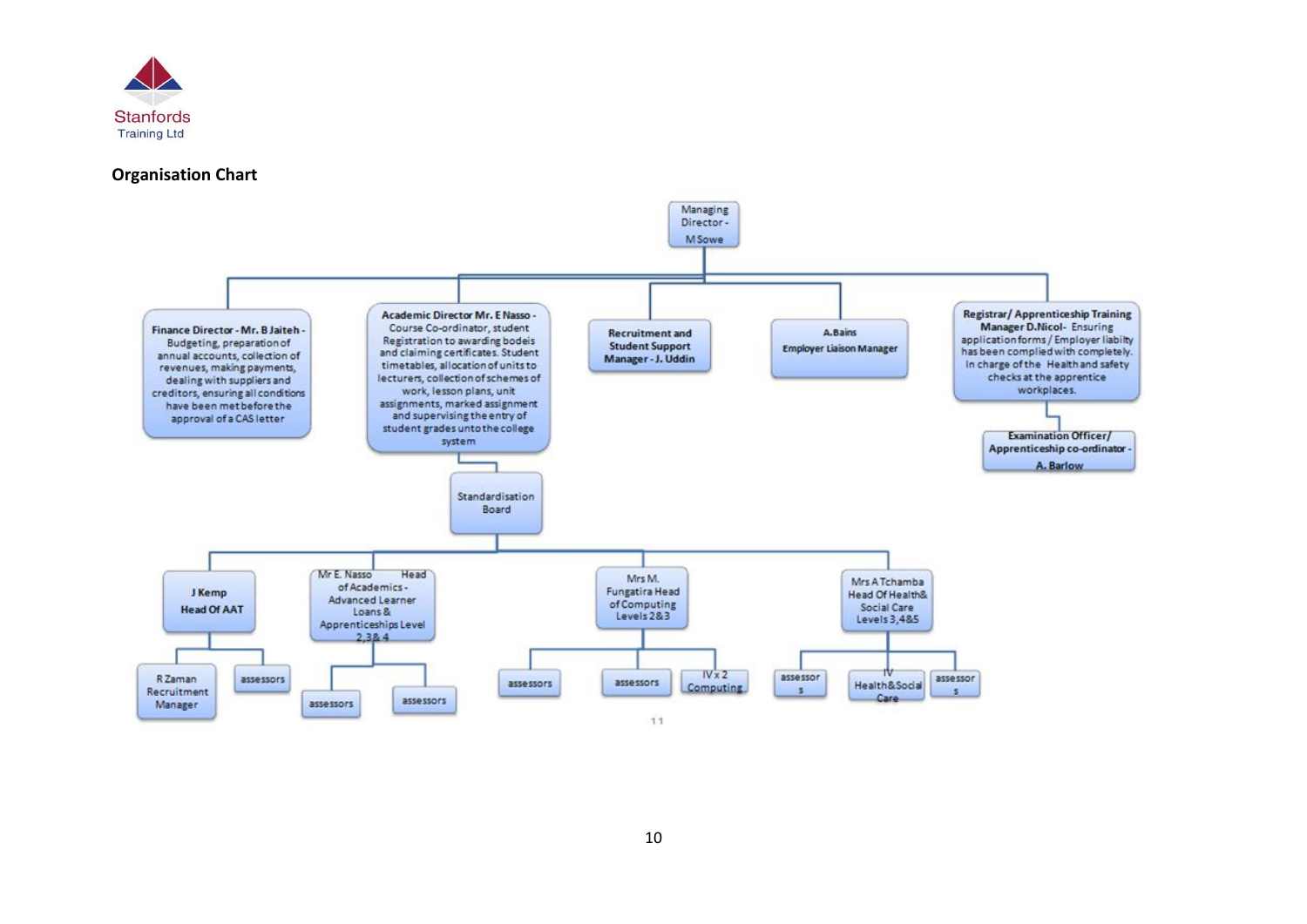

# **Procedures for Design and Approval of New Academic Programmes**

STL is committed to developing programmes which are sustainable, delivered in accordance with the ethos of STL. STL endeavours to design, deliver and review such programmes on an on-going basis. New programmes are developed based on learner needs and feedback from staff. STL endeavours to continually improve the quality and effectiveness of its programmes.

The proposal is discussed based on:

- a) Preliminary research conducted on the demand for such a programme
- b) The merits and sustainability of the proposal
- c) Its place within the mission of the Company

The potential viability and sustainability of the programmes is evaluated following costing of the delivery of the programme.

The procedures adhered to by ST in the development of new academic programmes are outlined below.

1. New programme proposals may be accepted from all staff

2. Staff members who wish to propose a new programme must put their proposal in writing and forward to the head of academic programmes

3. The Academic Director will notify the head of centre, managing director and if need be the external advisory board

4. The proposal will be discussed paying particular attention to:

a) Preliminary research conducted on the demand for such a programme

b) The merits and sustainability of the proposal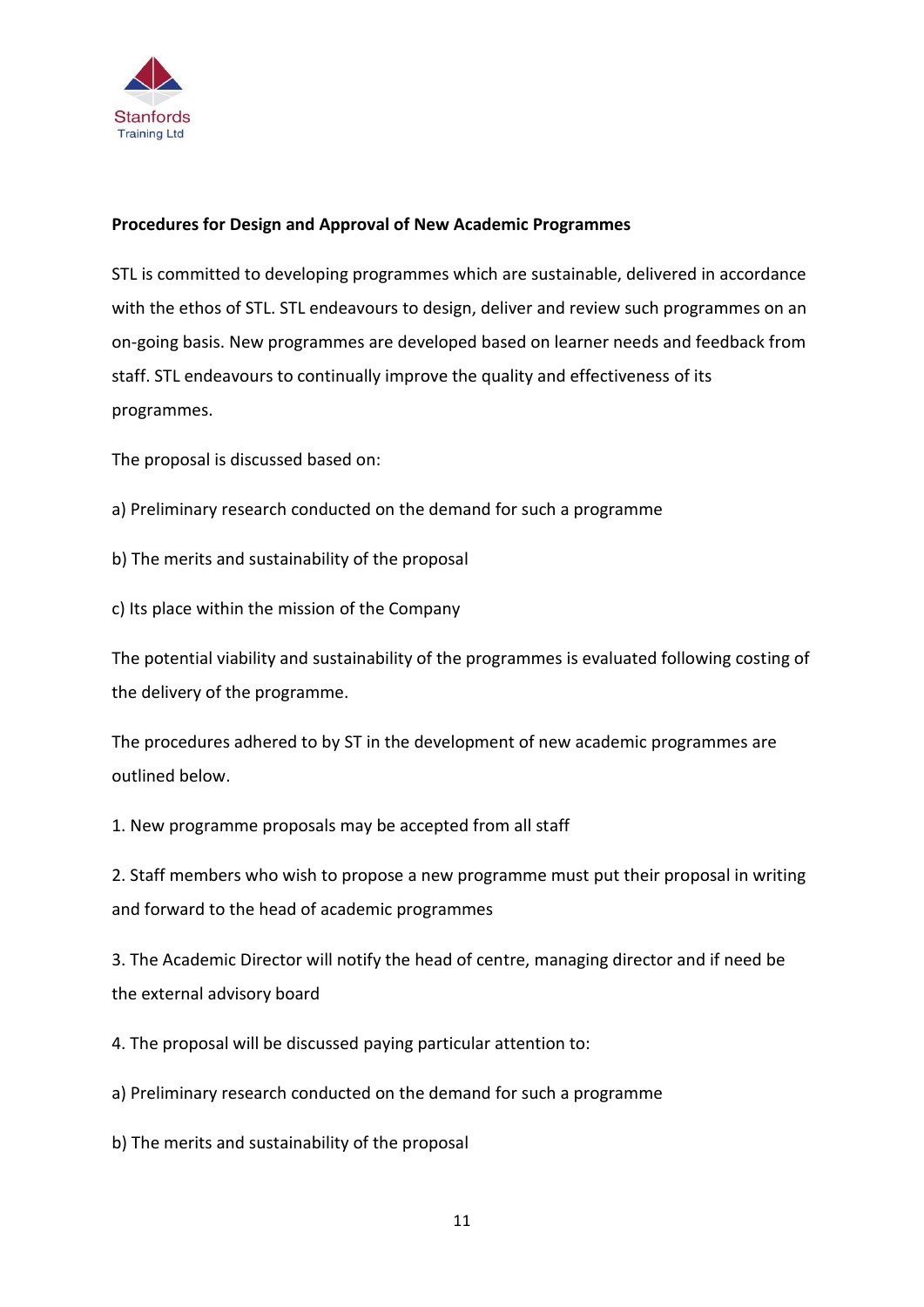

c) Its place within the mission of the Company.

d) Cost of implementing and delivering the new programme

This may then be discussed with the Senior Management Team at the next available management meeting. Should the head of academics and the other appropriate bodies be satisfied that the programme is viable and strategically advantageous the proposer(s) will be notified and asked to prepare a programme document for submission to the managing director and Quality Assurance Manager.

The quality assurance manager is responsible for conducting a comprehensive internal review of the proposed programme submission in order to ensure that the Company is in a position to deliver the programme to the highest standards.

Key areas examined include:

- a) Programme aims and objectives
- b) Learning Outcomes
- c) Rationale for development of the programme
- d) Employment prospects for graduates
- e) Entry arrangements eligibility, selection process, etc.
- f) Progression routes
- g) Exit routes
- h) Programme schedule relevance of syllabus, modes of assessment, etc.
- i) Library holdings and acquisition requirements
- j) Review of facilities lecture hall capacity, computer facilities, etc.
- k) Specialist technology/equipment required
- l) Learning expertise available for the programme, including curriculum vitae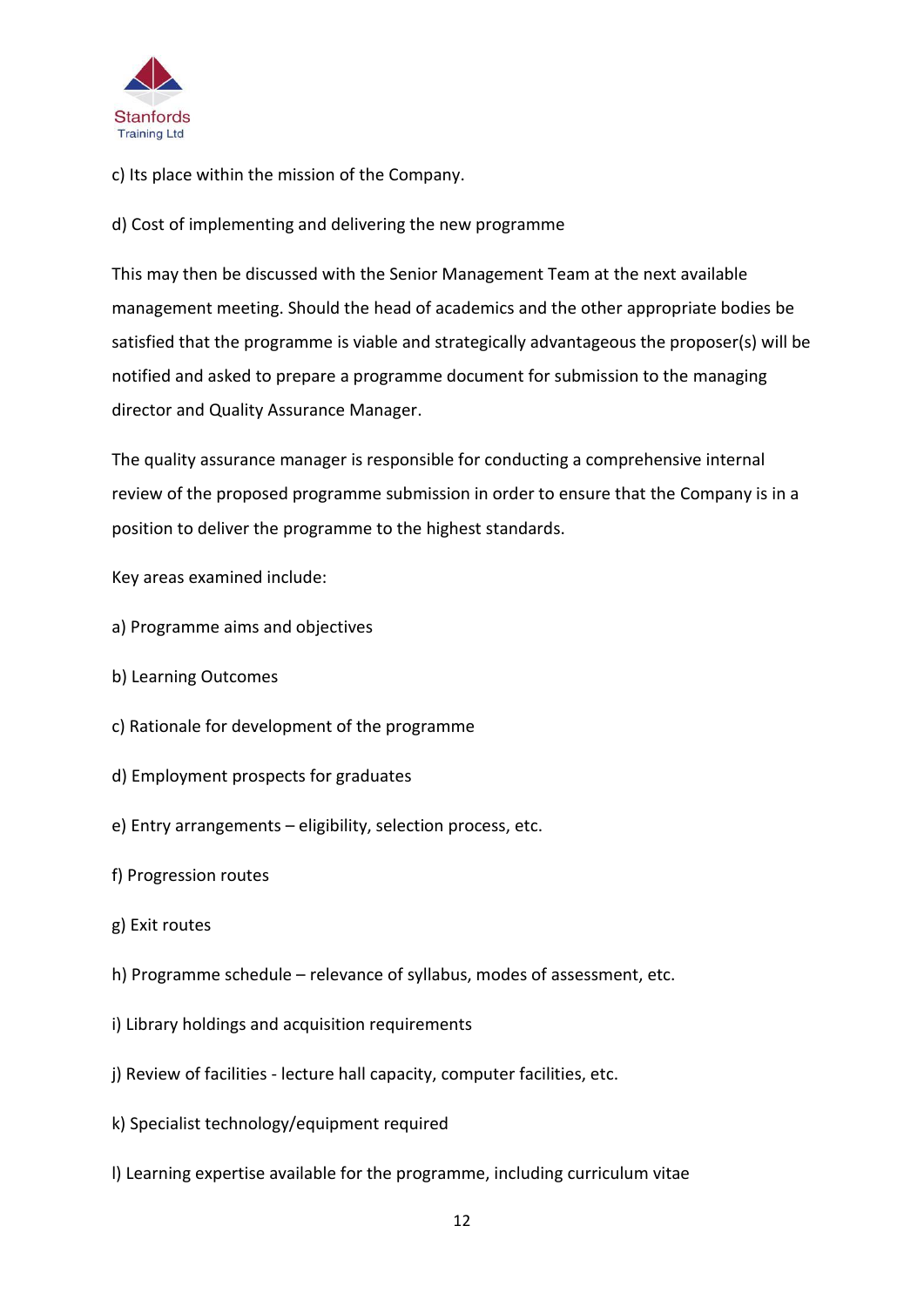

m) Opportunities for student placement where relevant.

The Quality Assurance Manager may decide to establish an external panel to review the programme proposal in advance of its submission for approval by an awarding body

## **Procedures for Modifications to Programmes**

Significant changes to programme structure and content are usually undertaken as part of a comprehensive Programmatic Review which is conducted every five years.

However, the Company need not wait until a five-year review is conducted before implementing changes of a minor nature. If the need to change structures or mode of assessments of certain modules become apparent over time in the light of staff/student feedback and annual reviews of academic programmes. Particular attention should be paid in this regard to the reports of external examiners regarding the content of modules, modes of delivery and forms of continuous assessment.

#### **Procedures for the Coursework Assessment**

Assessment is an important part of the design and delivery of a course. This can define the syllabus as well as how the teacher should deliver the course.

#### Modes of Assessment

A form of assessment is required for all Company programmes, the learner must complete all the course work and examinations prescribed. The specific mode of assessment is provided in each individual course description. Courses can have missed modes of assessment, including both coursework and written examinations.

Learners who feel they need extra direction should seek advice from their teacher before submitting their work. Statements made in the assignment should be referenced to properly using the Harvard referencing system.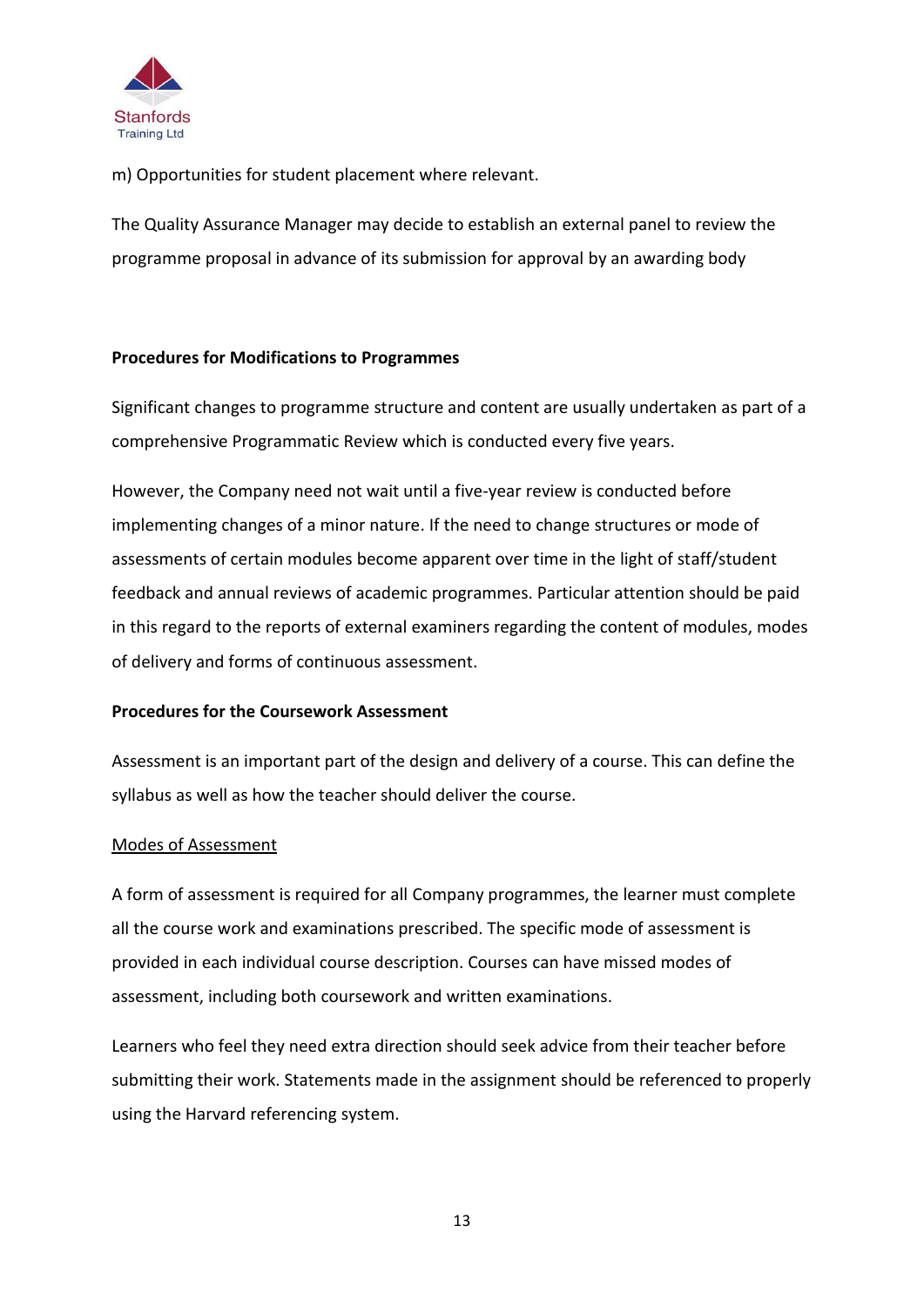

Regular feedback from teachers to learners should be provided regularly, either in the form of written comments on assignments, individual or group tutorials and seminar groups.

# Request for extension to submit coursework

All course work should be submitted by the due date set by the teacher by no later than 4 pm on that due date. If a student should require extending their due date to submit their course work they must submit a request in writing to their course teacher no later than 5 days before the set due date. Requests for extension may be granted by the teacher at his/her discretion in consultation with the student and head of programme. Extensions may be granted on medical grounds, only with a doctor's note.

If the extension is granted this must be signed by both the course teacher and head of programme and logged on the cover of the student assignment as well as on the MIS.

## Late Submission

In the event where a student hands their assignment in past the set due date and has not been granted an extension, marks will be deducted from the overall assignment grade as follows:

- Ten per cent of the marks awarded will be deducted for work which is submitted up to one week late
- Twenty per cent of the marks awarded will be deducted for work which is submitted up to two weeks late
- Assignments more than two weeks late will not be accepted and will receive no marks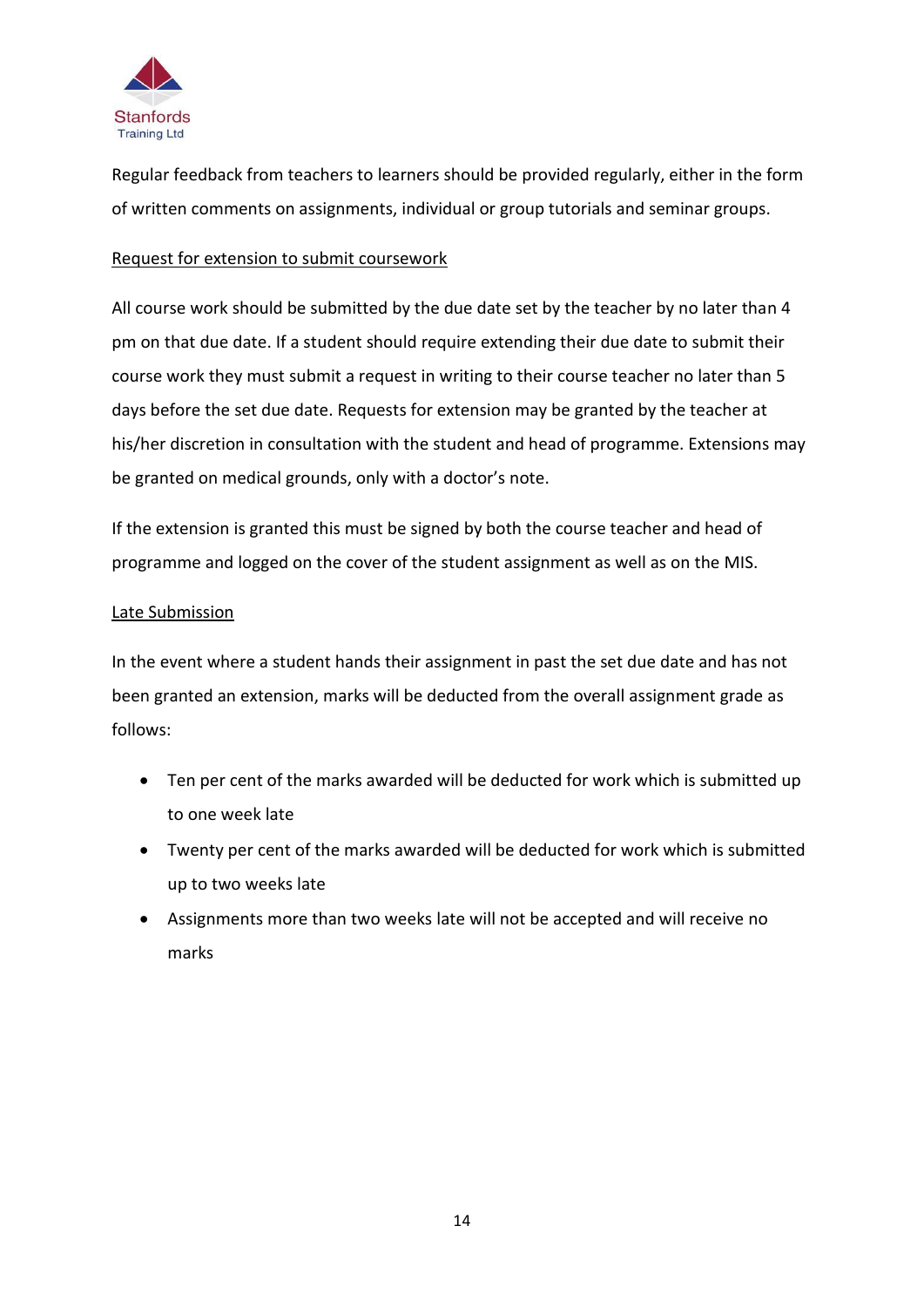

#### **Examinations**

Examinations are held regularly either in the form of paper-based exams or computer-based exams. Examination re-takes will also take place shortly after each exam session.

If a student is unable to sit an exam as planned due to unforeseen circumstances, the student or student's guardian must inform the teacher in advance so that the necessary procedures can take place. The teacher must inform the head of programme that will be able to take the necessary action to defer or withdraw the student from that exam.

Learners who are unable to inform the appropriate persons before the exam takes place will result in being marked as absent and given no marks for the exam.

Only in exceptional circumstances can a learner's tutor apply to the programme manager and head of academics for permission to sit a special examination. These circumstances may only be considered where the examination is a non-final or non-degree examination. This will normally be considered if the student was unable to complete their examinations due to illness or other grave circumstances.

Exam timetables are published at the start of the course allowing each student to establish what dates they have examinations. No reminders will be emailed or posted out to each student.

Internal exam results will be given to the student either in class or by email. External exams by boards will be sent to the individual student directly.

Computer based exam results which are available as soon as the examination is over can be given by the teacher to the student straight away.

Any student that fails their exam should consult their teacher straight away to discuss the examination and also to arrange a re sit exam.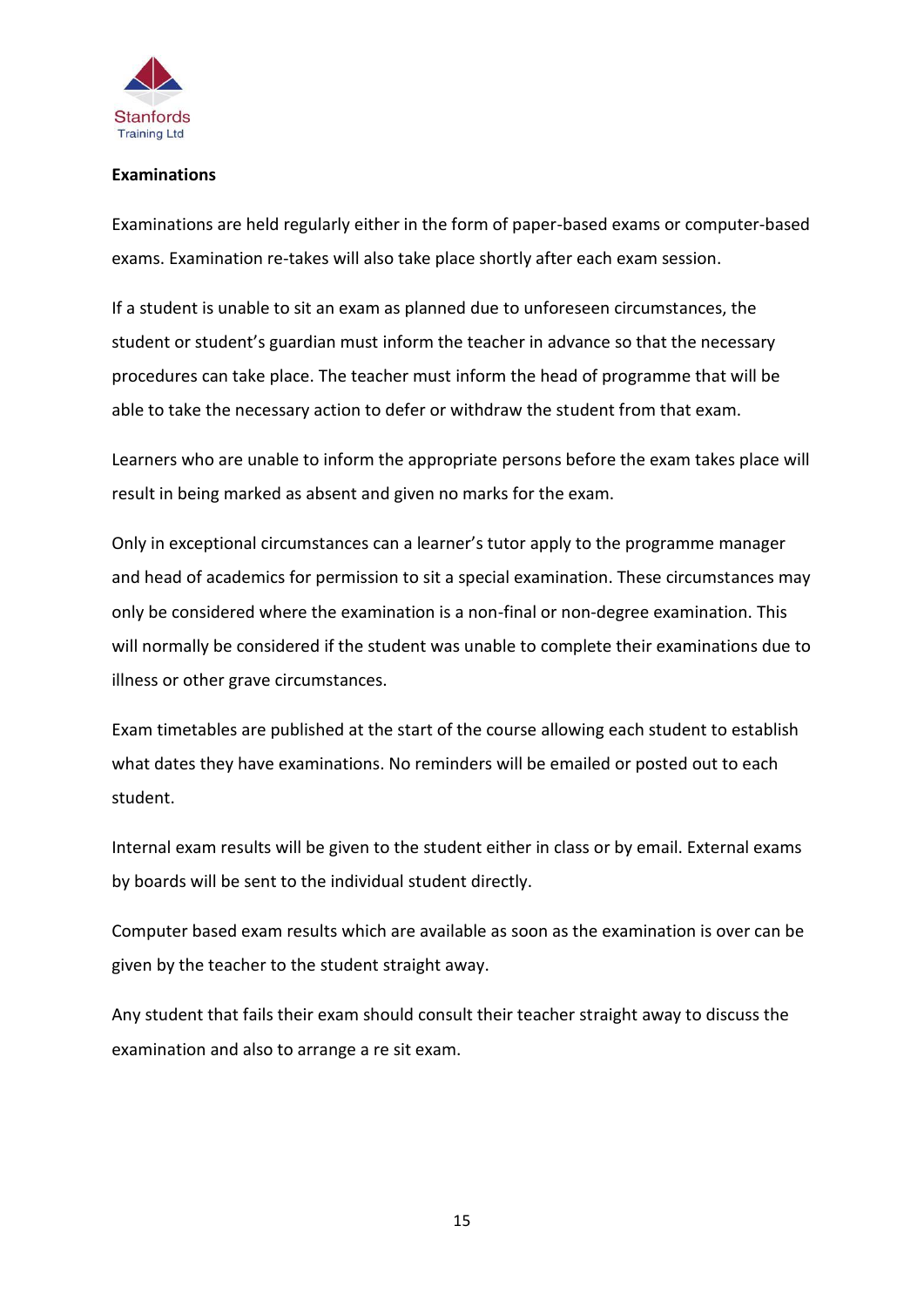

## **Format for course modules**

Each module should have a description which should outline the following points:

- Title of programme
- Title of module and module code number if available
- Module tutor
- Level of study
- Credit rating
- Compulsory or optional module
- Pre requisites
- Mode of attendance e.g. full time, part time
- Projected target numbers

Module Rationale should also be included ensuring that it states the aims and outcomes for the programme and why this module has been included in the programme.

Learning outcomes should state the learning outcomes of the course what the learners will achieve.

The syllabus should contain the content of the module throughout the weeks of study and include what content the learners will learn within those weeks. This detail should also be provided for the learners in the course handbook.

Teaching and learning methods should be indicated and any special teaching methods for example placements or field trips should be mentioned here.

If there is a course assessment this should be detailed in terms of the duration or number of words included in the assessment and how much of the module this accounts for.

A bibliography of texts which the learners of that module should read should be provided for the class.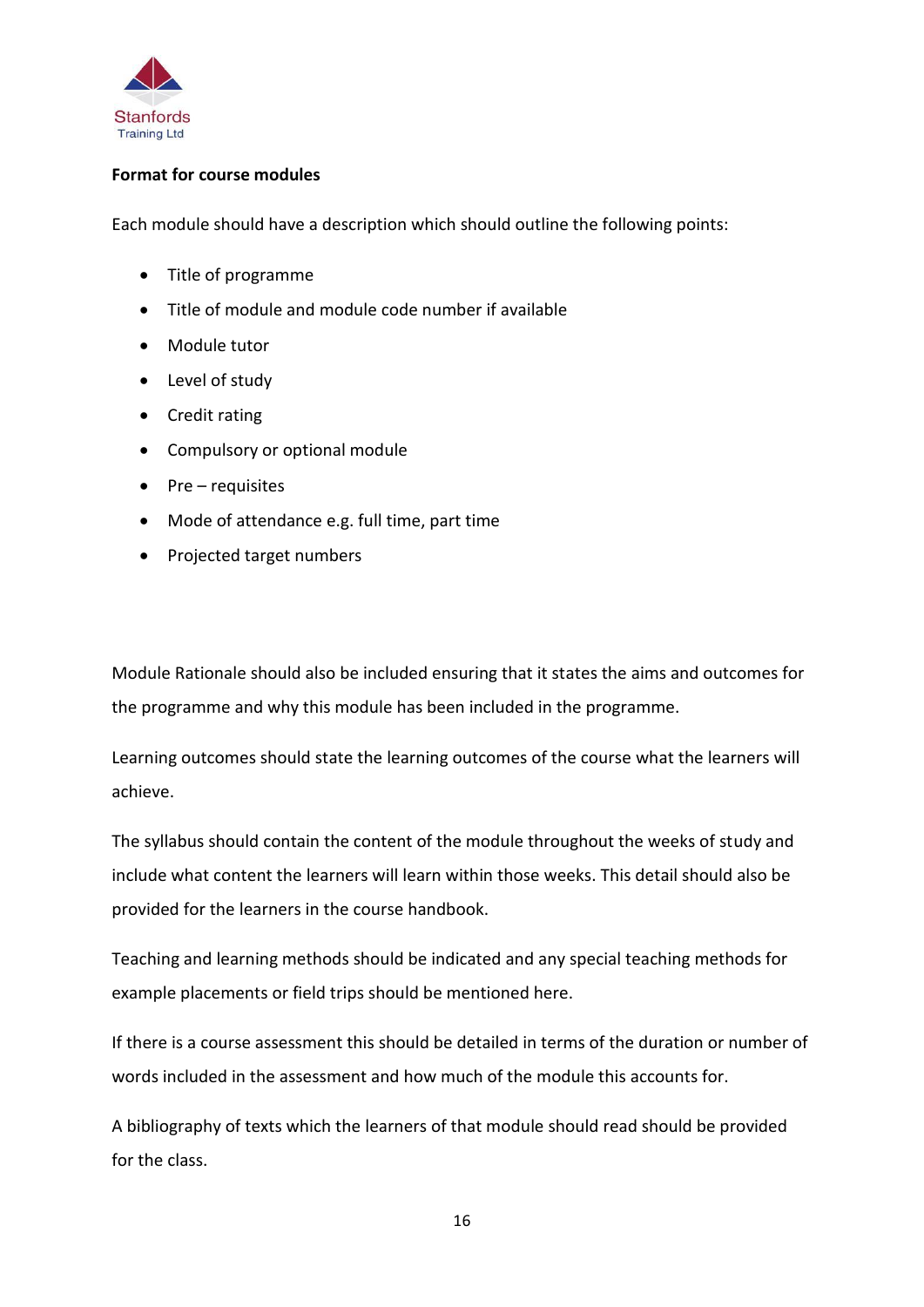

# **Staff Selection, Appointment, Development and Appraisal**

The head of centre and head of academics, in conjunction with the head of programmes, have responsibility for the selection, coordination, administration and development of the procedures involved in the selection, appointment, appraisal and development of staff at Stanfords Training Ltd.

STL is an equal opportunities employer. The Company aim to aid staff development and regularly encourages the facilitation of staff development and training at all levels. Bursaries are available to staff who wish to pursue further training that will enhance the quality of their work. Such bursaries must be requested in writing to the head of academic programmes.

## Selection and appointment of staff

All available full-time positions at ST shall be advertised internally to STL staff first before being advertised with Job Centre Plus or Protocol.

Responsibility for the recruitment, appraisal and development of staff is that of the head of centre and head of the relevant department.

Interview panels shall be assembled by the head of centre. The head of centre shall be automatically present on all interview panels in addition to appropriate management of the area being recruited for.

# **Appraisal of staff**

A key part of the staff appraisal process is the circulation of modular evaluation forms to learners at the end of the delivery of each module. Such forms are completed anonymously by learners and address issues such as the quality of lectures, appraisal of the teaching methods employed by the lecturer and an appraisal of the strengths and weaknesses of the module delivered. This will be done regularly on all modules to ensure the best quality of delivery possible.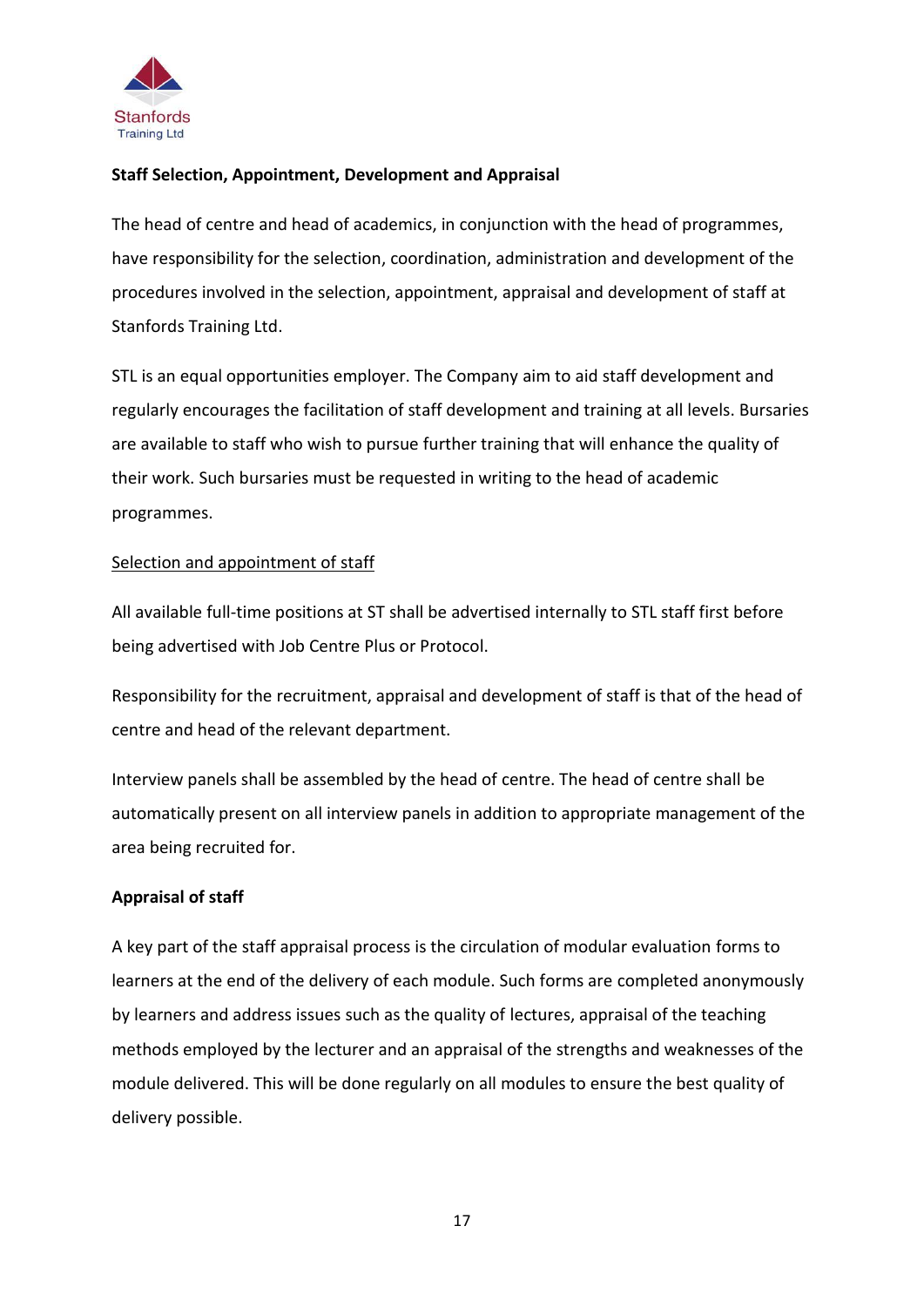

# **Development of staff**

All staff at STL, regardless of department is encouraged to engage in the process of continued professional development and training in any qualifications that will enhance the quality of their work at the company.

# **Procedure for hiring occasional Training staff**

- The heads of departments hold regular meetings with the core staff members to review staff needs with a view to hiring occasional lecturers.
- Positions will then be advertised with job centre plus and with Protocol.
- CV's, Qualifications and references are to be requested from the candidates as well as a CRB number or certificate
- The head of department will then submit the proposed Assessor/job coach/member of staff documentation and CV to the head of academics that will review the information and nominate or reject the candidate for interview.
- The head of department and head of academics will interview the candidate
- All documentation is to be submitted to the Quality Assurance manager
- The candidate will then be formally offered or rejected the job by being contacted by the HR department
- This procedure is to be followed on the hiring of all occasional lecturing staff regardless of the period they will be teaching or however short the notice is before the teaching day.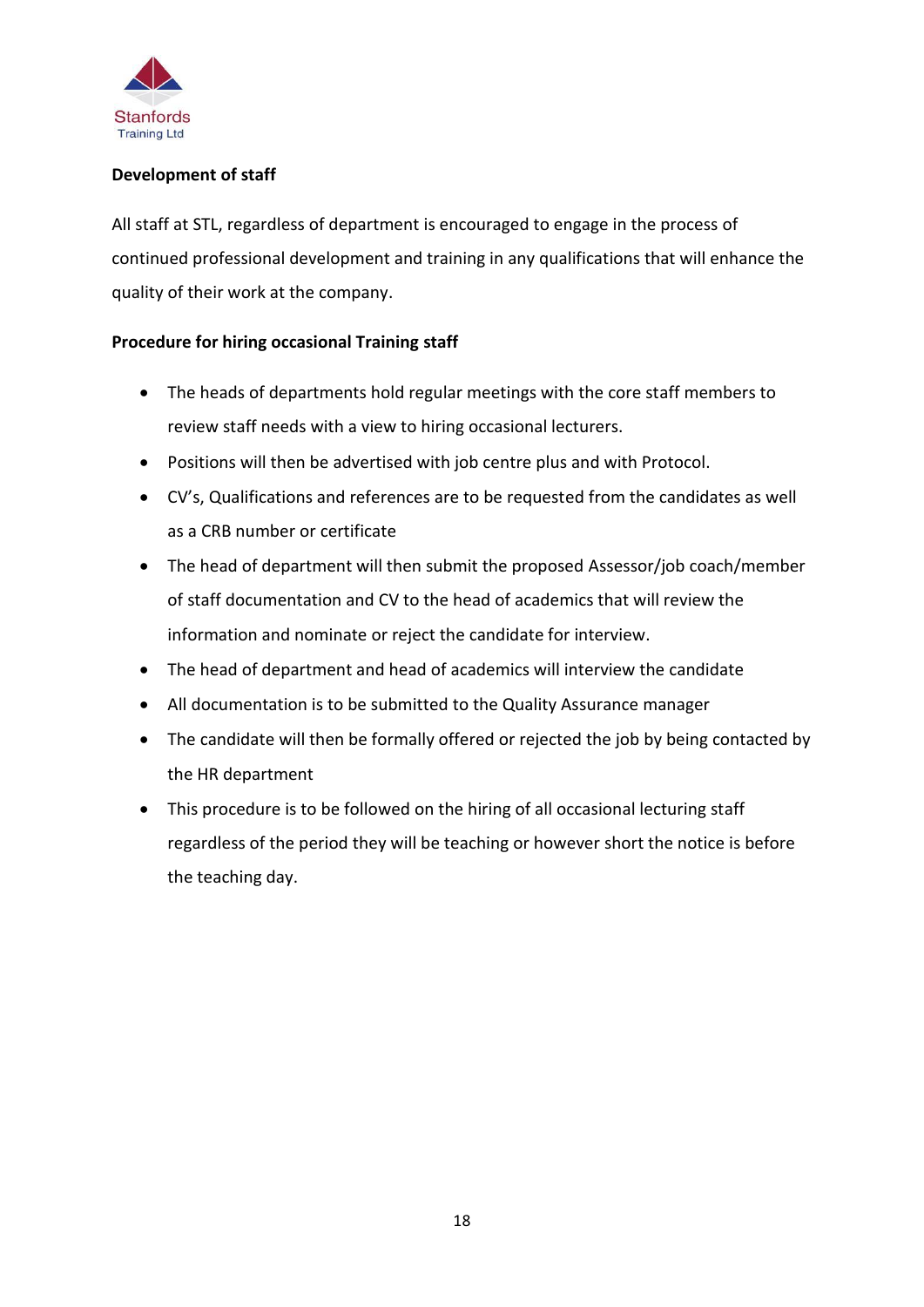

# **Evaluation of Company Services**

STL provides the most up-to-date services for its staff and learners. In recent times, the I.T services are facilities which we aim to improve regularly.

#### Student Support Services

ST offers a range of student support services. Responsibility for the overall overseeing of student support services lies with the administration and student services and with student counsellor. There is a member of staff for pastoral care to ensure learner services can respond to any needs which may arise.

Learner mentoring: the coordination of learner mentoring is the responsibility of the Counsellor. The mentoring process is primarily aimed at making the learner study experience as smooth as possible. Mentors are normally lecturing staff members. Learners are assigned a staff member whom they may approach about mentoring issues.

Student Social Committee: this is a committee established and run for the learners, by the learners.

Student support services are evaluated on an annual basis from the perspective of learners in the annual student survey. The managing team reviews the information and acts on it accordingly.

# Information Technology

The IT manager is responsible for the delivery and support of the information technology services at STL. Computers are in the Computer Room, staff offices and resource room.

IT support services and facilities are evaluated on an annual basis from the perspective of learners and staff in the annual student and staff surveys. The manager of centre reviews the information and acts on it accordingly in collaboration with the IT Manager.

19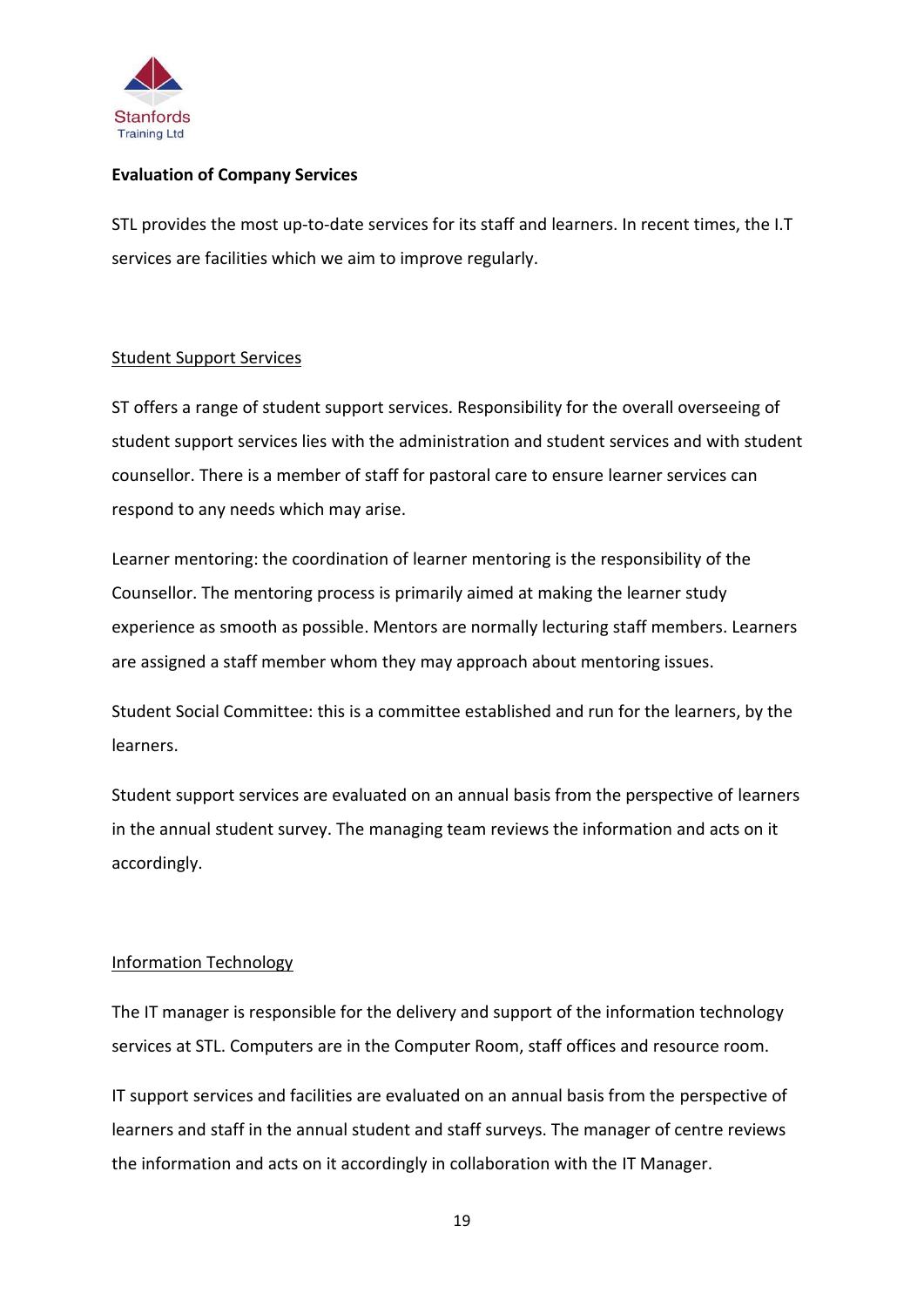

#### **Evaluation of Administrative Services**

#### Front Office Administration

The Company may be contacted either by telephoning or e-mailing direct staff office lines or reception. Front office administration is usually the first point of contact between the Company and staff, learners and/or members of the public. Reception staff carry out their work based on the instruction that the telephone is to be always answered and that all calls are to be referred to the appropriate source as quickly as possible so that the most efficient service is provided at all times. Reception staffs are also advised to respond to general emails as quickly as possible or, where more detailed information is requested, to direct emails to the appropriate source as quickly as possible. In all reception endeavours staff are expected to uphold standards of respect, politeness and efficiency.

Front Office Staff also provide administrative support to academic staff where appropriate and where it has been approved by the front office staff line manager.

#### **Admissions**

The admissions and sales Office administers all student admissions centrally. Within this system, the organisation determines specific entry requirements for particular programmes and the sales team is trained on product knowledge to know these requirements and implements them on behalf of the organisation. All admission procedures and practices are contained in the Company prospectus and are also available on the Company web site.

#### **Registration**

The compliance team is responsible for the coordination and overseeing of the registration process for all learners. S/He is normally assisted by the finance and administration team who oversees the collection of fees, records the learners who present letters and stamps forms such as Social Welfare forms. Registration of learners takes place at the start of each new semester for both new entrants and existing learners. On this day, photographs of new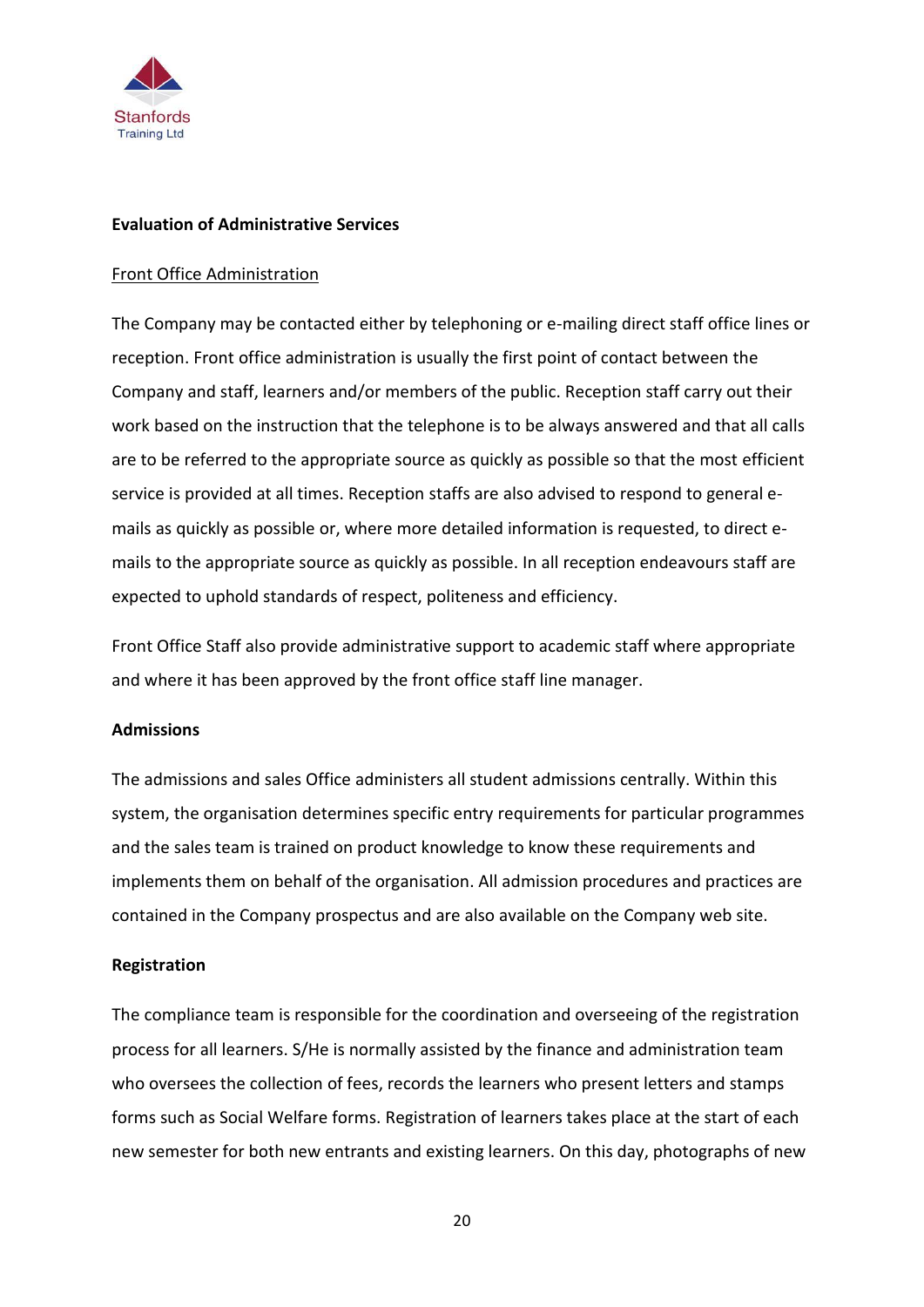

entrants are taken for the purposes of producing student ID cards. All learners, new and existing, must complete a Student Registration Form. In the case of a late entrant, alternative arrangements may be made at no additional cost to the student. All new entrants will have received a letter stating details of registration day outlining all necessary information such as fees and dates for registration. Existing learners are sent an updated fees list and are notified of registration dates by post.

For new entrants, much of the data required by the Company will have been collected by the sales team during the application phase and downloaded electronically via the student application management system. However, new learners are also expected to present their original documents and passport on the day of registration.

The Company reviews its performance annually in respect of the registration process. It incorporates revisions to eliminate weaknesses where identified and to make improvements where possible.

#### **Communication**

#### **Regular Meetings**

Regular meetings of Academic Council, Management Team, Heads of Departments and Department meetings take place at the Company. All these interactions help in the flow of information between departments and staff. Such meetings also provide regular forums for constructive staff and student discussions and decision- making.

#### **E-mail**

E-Mail has become a standard means of communicating information between staff and learners. Communication between staff members of individual departments and between individual lecturers and specific classes of learners is facilitated by group email addresses. This allows important Company notices to be circulated quickly and efficiently.

#### **Company Website**

21